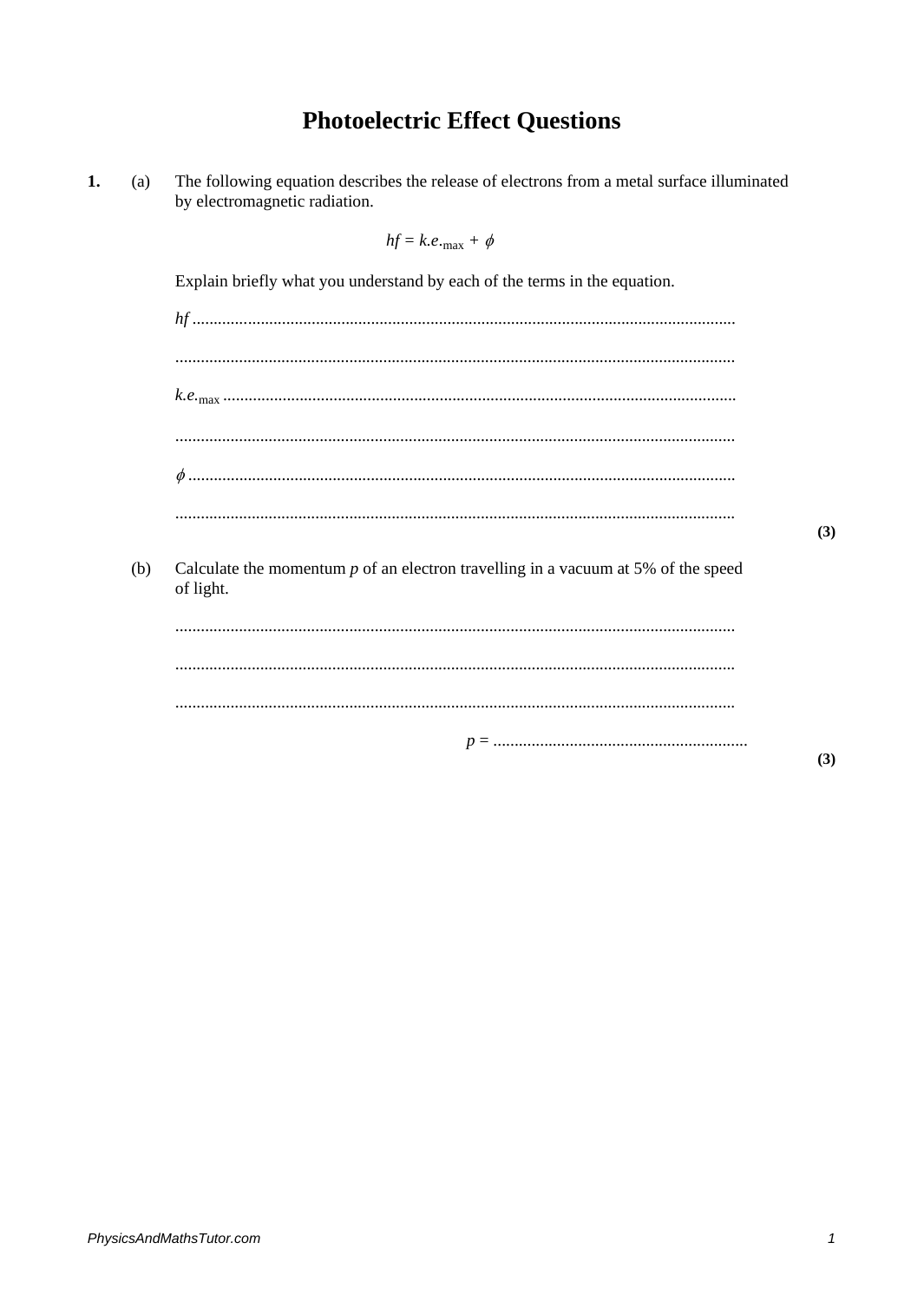| What is the de Broglie wavelength of electrons travelling at this speed? |                                                                                      |                  |
|--------------------------------------------------------------------------|--------------------------------------------------------------------------------------|------------------|
|                                                                          |                                                                                      |                  |
|                                                                          |                                                                                      |                  |
|                                                                          |                                                                                      |                  |
|                                                                          |                                                                                      | (2)              |
|                                                                          | Why are electrons of this wavelength useful for studying the structure of molecules? |                  |
|                                                                          |                                                                                      |                  |
|                                                                          |                                                                                      |                  |
|                                                                          |                                                                                      |                  |
|                                                                          |                                                                                      | (2)              |
|                                                                          |                                                                                      | (Total 10 marks) |

 $2.$ The graph shows how the maximum kinetic energy  $T$  of photoelectrons emitted from the surface of sodium metal varies with the frequency  $f$  of the incident radiation.



Why are no photoelectrons emitted at frequencies below  $4.4 \times 10^{14}$  Hz?

 $(1)$ Calculate the work function  $\emptyset$  of sodium in eV.  $(3)$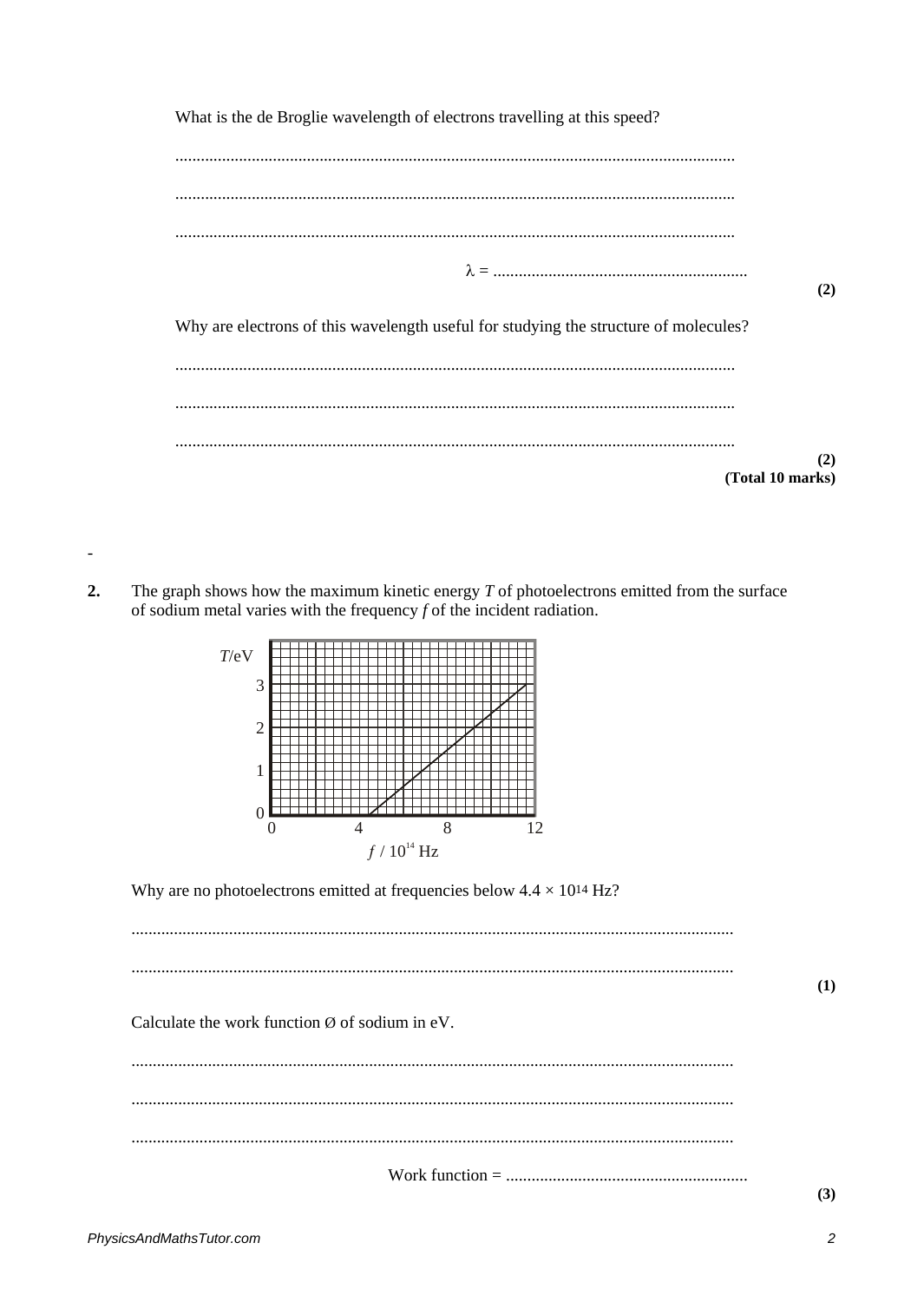| Explain how the graph supports the photoelectric equation $hf = T + \emptyset$                                                                          |                        |
|---------------------------------------------------------------------------------------------------------------------------------------------------------|------------------------|
|                                                                                                                                                         |                        |
| How could the graph be used to find a value for the Planck constant?                                                                                    | (2)                    |
|                                                                                                                                                         | (1)                    |
| Add a line to the graph to show the maximum kinetic energy of the photoelectrons emitted from<br>a metal which has a greater work function than sodium. | (2)<br>(Total 9 marks) |
| Experiments on the photoelectric effect show that                                                                                                       |                        |
| the kinetic energy of photoelectrons released depends upon the frequency of the incident light<br>$\bullet$<br>and not on its intensity,                |                        |
| light below a certain threshold frequency cannot release photoelectrons.<br>$\bullet$                                                                   |                        |
| How do these conclusions support a particle theory but not a wave theory of light?                                                                      |                        |
|                                                                                                                                                         |                        |
|                                                                                                                                                         |                        |
|                                                                                                                                                         |                        |
|                                                                                                                                                         |                        |
|                                                                                                                                                         |                        |

**(6)**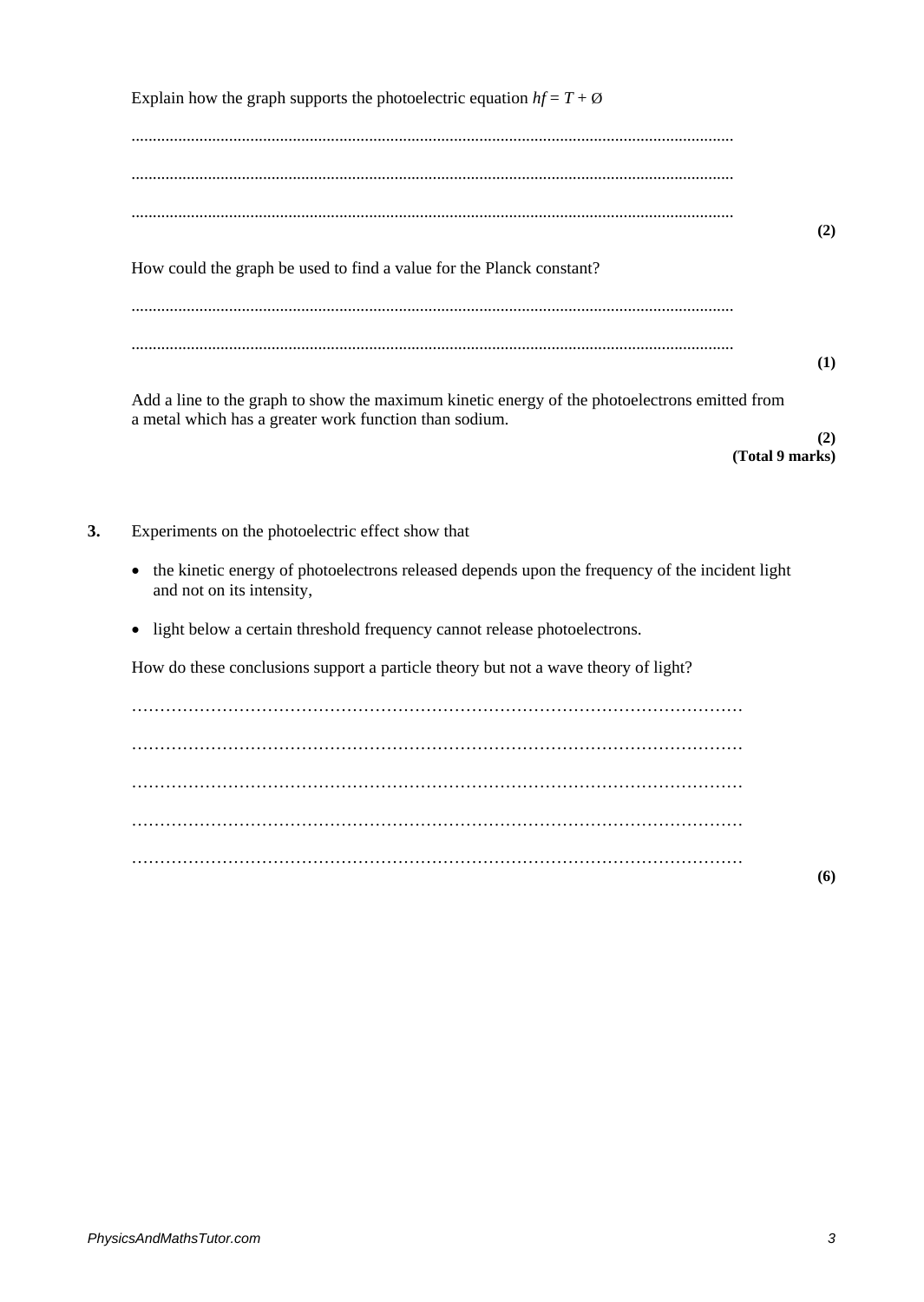Calculate the threshold wavelength for a metal surface which has a work function of 6.2 eV. ……………………………………………………………………………………………… ……………………………………………………………………………………………… ……………………………………………………………………………………………… ……………………………………………………………………………………………… Threshold wavelength = …………………………………………. To which part of the electromagnetic spectrum does this wavelength belong? ……………………………………………………………………………………………… **(4) (Total 10 marks)**

**4.** The diagram shows monochromatic light falling on a photocell.



As the reverse potential difference between the anode and cathode is increased, the current measured by the microammeter decreases. When the potential difference reaches a value  $V_s$ , called the stopping potential, the current is zero.

Explain these observations.

……………………………………………………………………………………………… ……………………………………………………………………………………………… ……………………………………………………………………………………………… ……………………………………………………………………………………………… ……………………………………………………………………………………………… ………………………………………………………………………………………………

**(5)**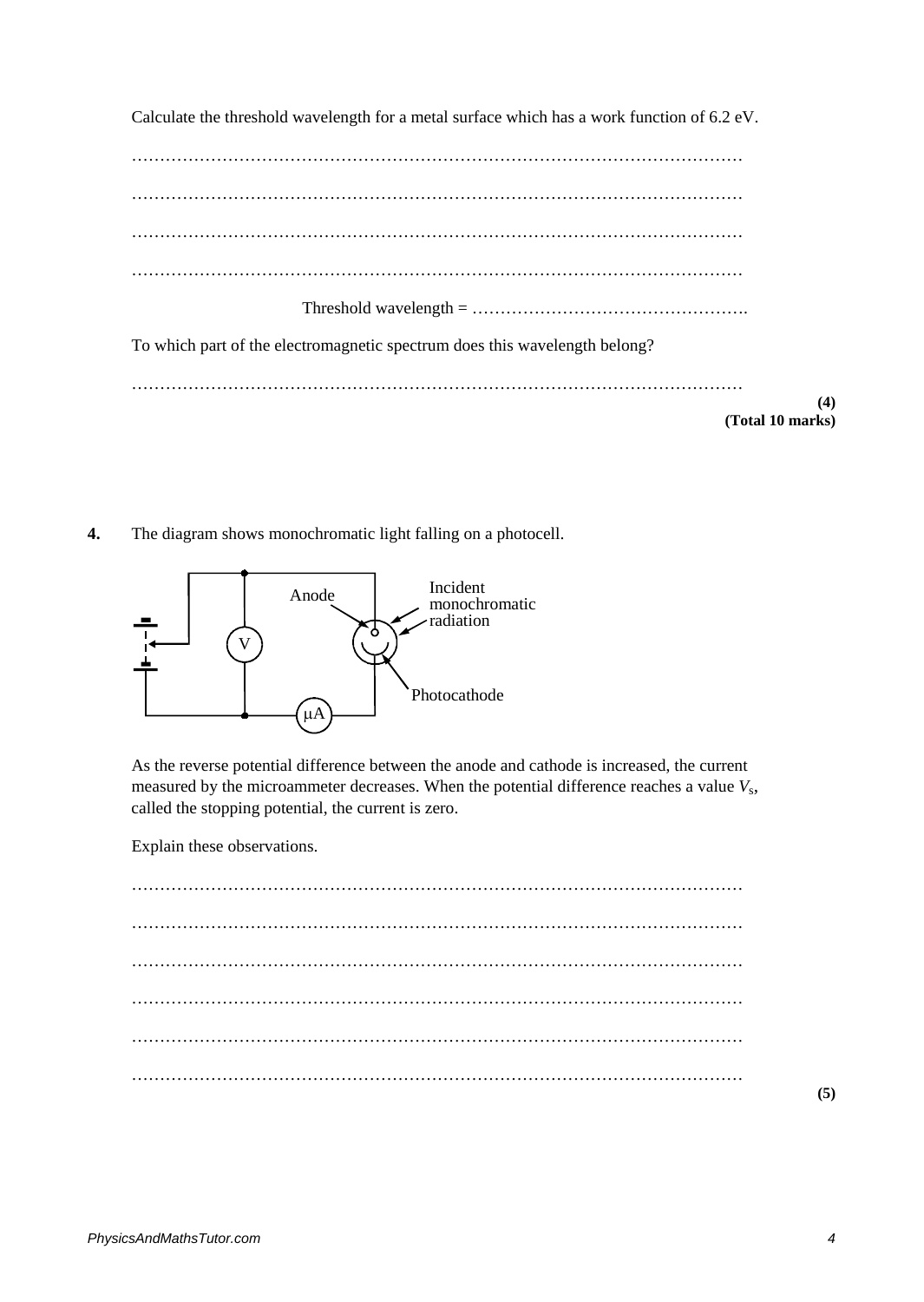What would be the effect on the stopping potential of

(i) increasing only the intensity of the incident radiation,

……..…………………………………………………………………………

(ii) increasing only the frequency of the incident radiation?

……..…………………………………………………………………………

**(2) (Total 7 marks)**

- **5.** Experiments on the photoelectric effect show that
	- the kinetic energy of photoelectrons released depends upon the frequency of the incident light and not on its intensity.
	- light below a certain threshold frequency cannot release photoelectrons.

How do these conclusions support a particle theory but not a wave theory of light? You may be awarded a mark for the clarity of your answer.

............................................................................................................................................... ............................................................................................................................................... ............................................................................................................................................... ............................................................................................................................................... ............................................................................................................................................... ...............................................................................................................................................

**(6)**

The graph shows how the kinetic energy *K* of emitted photoelectrons from one metal varies with the frequency *f* of the incident light.



Add a second line to the graph showing how *K* will vary with *f* for a second metal which has a *smaller* work function.

> **(2) (Total 8 marks)**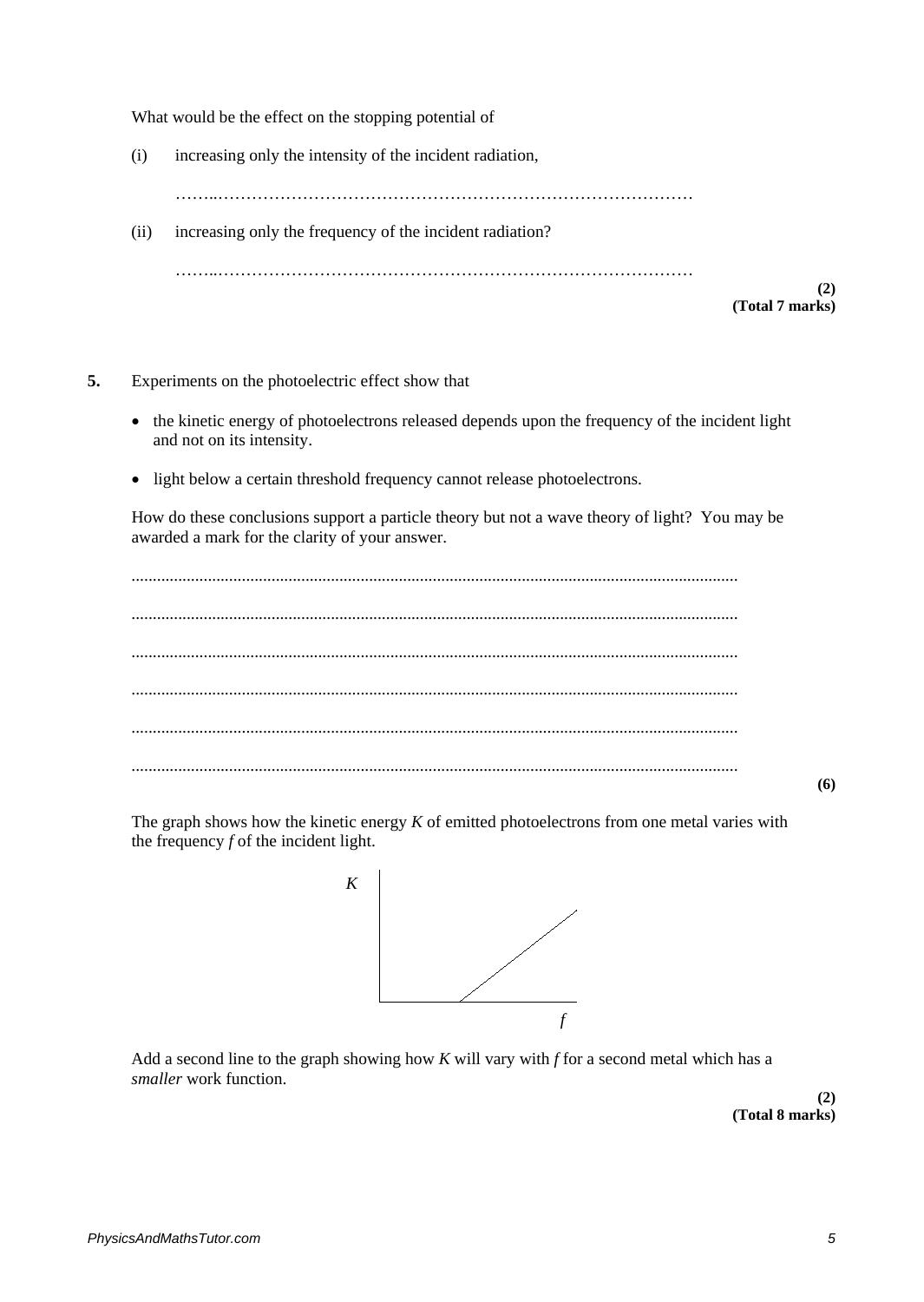**6.** The diagram shows monochromatic radiation falling on a photocell connected to a circuit.



The incident radiation has a wavelength of 215 mm. The metal surface of the photocathode has a work function of 2.26eV.

Calculate the energy in eV of a photon of the incident radiation.

............................................................................................................................................... ............................................................................................................................................... ............................................................................................................................................... ............................................................................................................................................... Energy = ................................................... eV

What is the maximum kinetic energy in eV of the emitted electrons?

............................................................................................................................................... Maximum k.e. = ....................................... eV Write down the value of the stopping potential.

Stopping potential = ...............................

**(2)**

**(4)**

If the wavelength and intensity of the incident radiation is kept constant, a graph of the current *I* through the photocell against applied p.d. *V* is as shown.

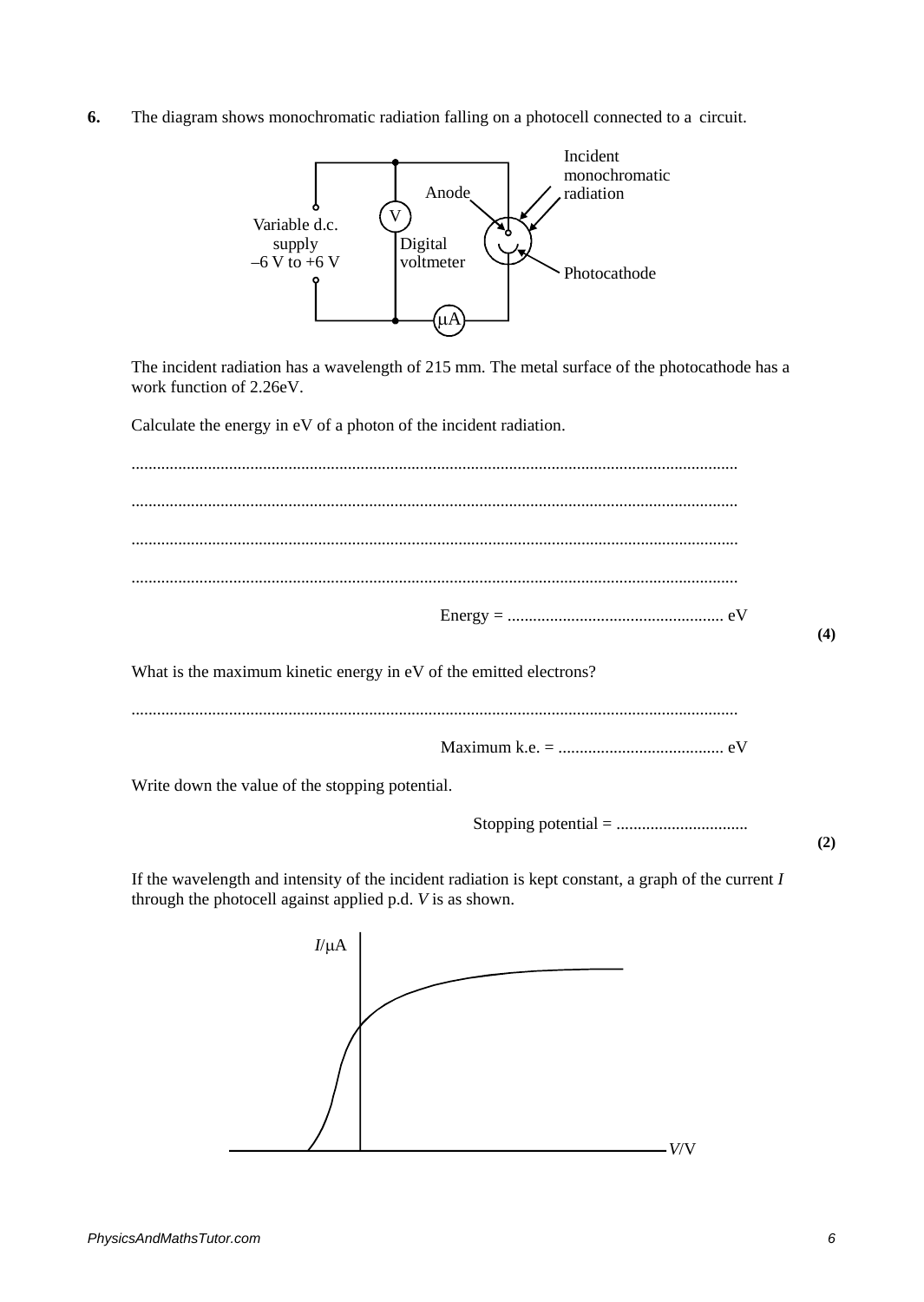Mark a letter S on the graph to show the stopping potential.

The photocathode is replaced with one whose metal surface has a greater work function. On the graph above, sketch how  $I$  would vary with  $V$  given that the wavelength and intensity of the incident radiation remain unchanged.

> $(3)$ (Total 9 marks)

 $\overline{7}$ . The photoelectric effect supports a particle theory of light but not a wave theory of light.

Below are two features of the photoelectric effect. For each feature explain why it supports the particle theory and not the wave theory.

Feature 1: The emission of photoelectrons from a metal surface can take place  $(a)$ instantaneously.

 $(b)$ Feature 2: Incident light with a frequency below a certain threshold frequency cannot release electrons from a metal surface.

| (2)<br>(Total 4 marks) |
|------------------------|
|                        |

 $(2)$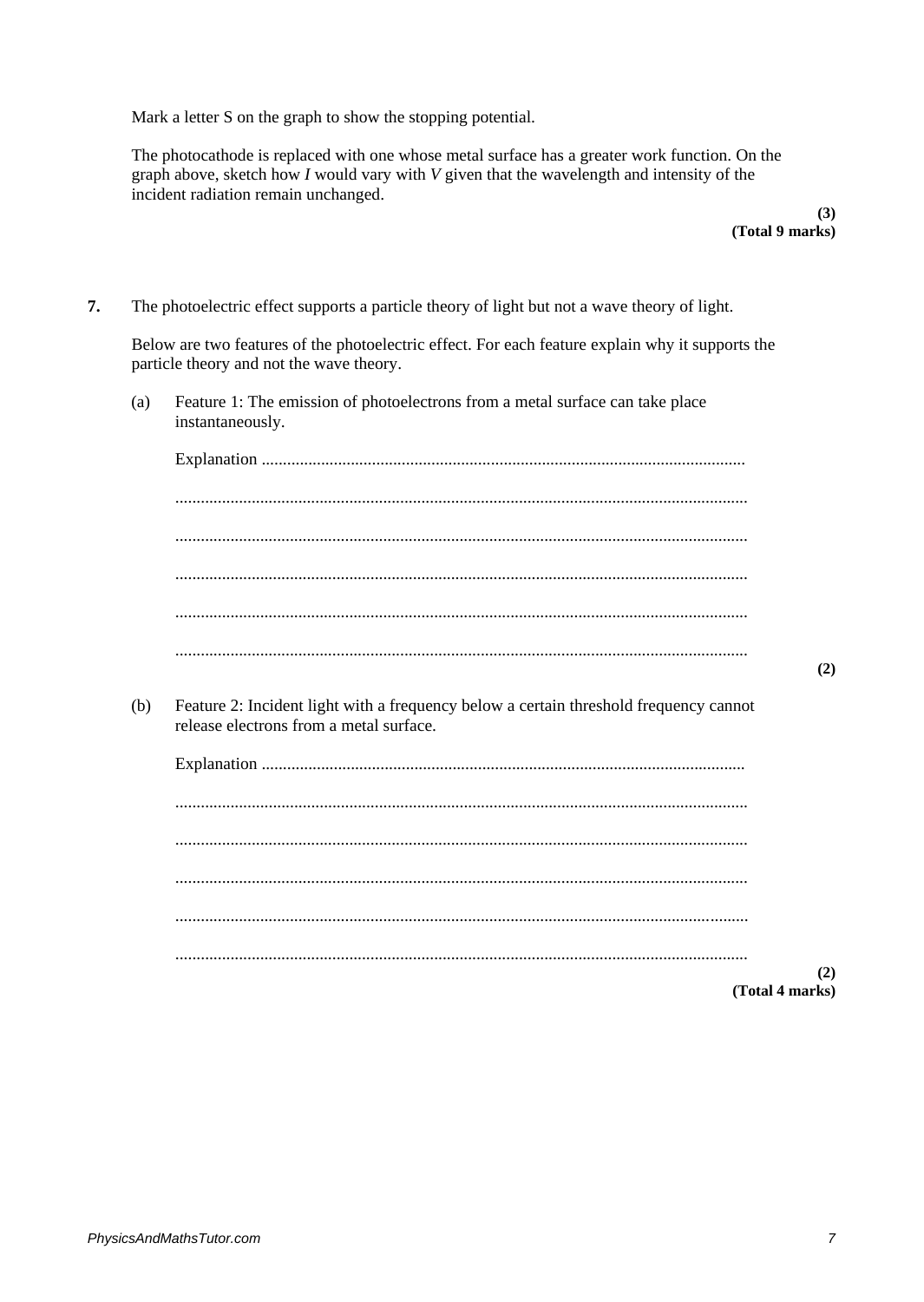8. The graph shows how the maximum kinetic energy  $T$  of photoelectrons emitted from the surface of sodium metal varies with the frequency  $f$  of the incident electromagnetic radiation.



 $(2)$ 

 $(3)$